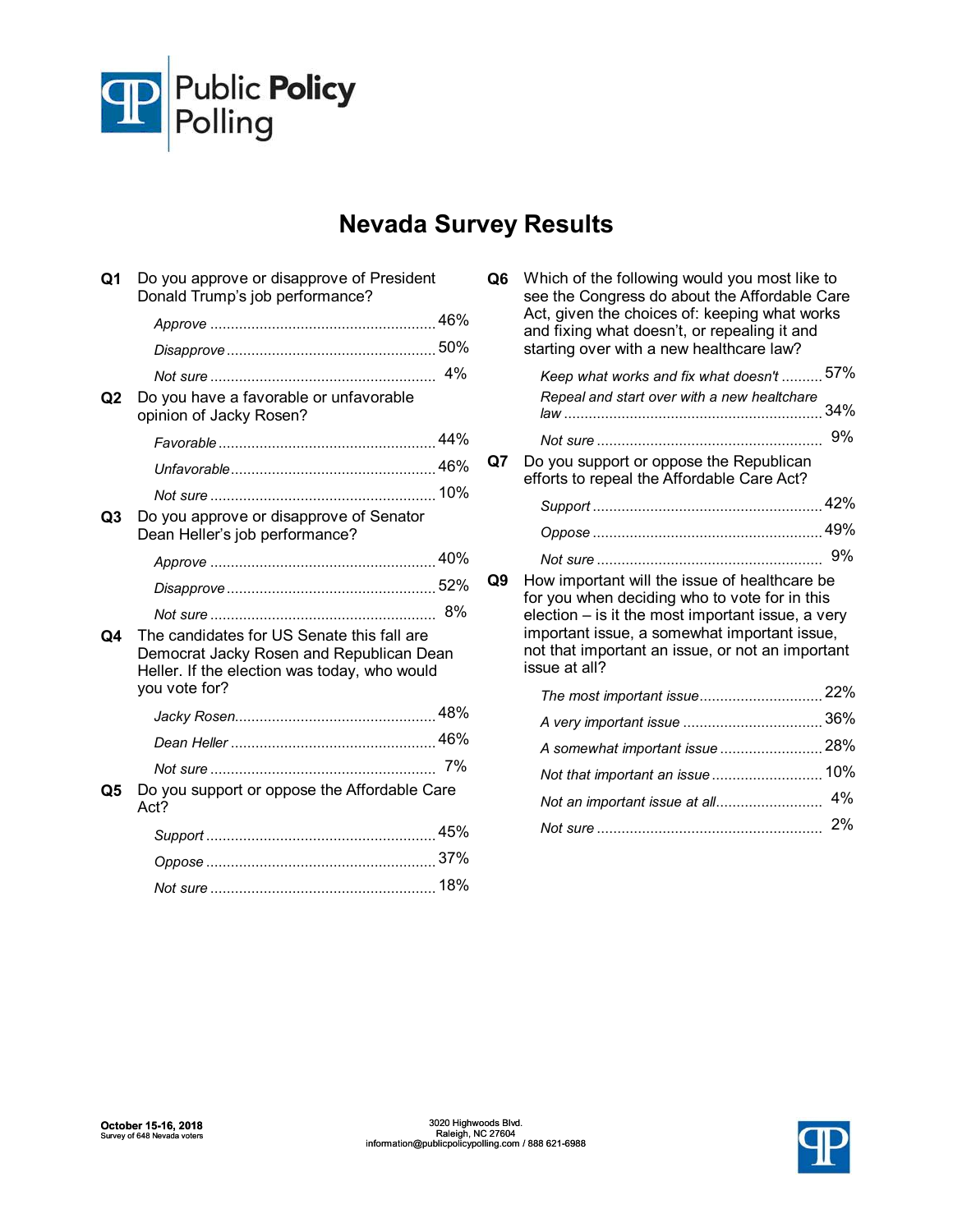

**Q10** The Trump administration recently went to court to eliminate the health care law's protections for people with pre-existing conditions like cancer, asthma and diabetes. Do you support or oppose the lawsuit to eliminate the health care law's protections for people with pre-existing conditions like cancer, asthma, and diabetes?

| 19% |
|-----|

**Q11** Your Senator Dean Heller refuses to support a resolution that opposes the Trump administration's lawsuit to eliminate protections for pre-existing conditions. Does that make you more likely or less likely to vote for Dean Heller, or does it not make a difference?

| Doesn't make a difference 38% |  |
|-------------------------------|--|

*Not sure* 4% ....................................................... **Q12** Dean Heller supports the Republican effort to repeal the Affordable Care Act. Heller cosponsored the health care repeal bill that would have allowed insurance companies to charge people with pre-existing conditions higher premiums. Is this a major concern to you about Dean Heller, a minor concern, or not really a concern at all?

**Q13** Dean Heller's health care repeal bill would have imposed an age tax of up to sixteen thousand dollars on older Nevadans. Is this a major concern to you about Dean Heller, a minor concern, or not really a concern at all?

| Not sure | 3% |
|----------|----|

**Q14** Dean Heller's health care repeal bill would have also repealed funding for Nevada's Medicaid expansion that provides coverage to more than two hundred thousand Nevadans. It would have also jeopardized the care for all Nevadans who are on Medicaid. Is this a major concern to you about Dean Heller, a minor concern, or not really a concern at all?

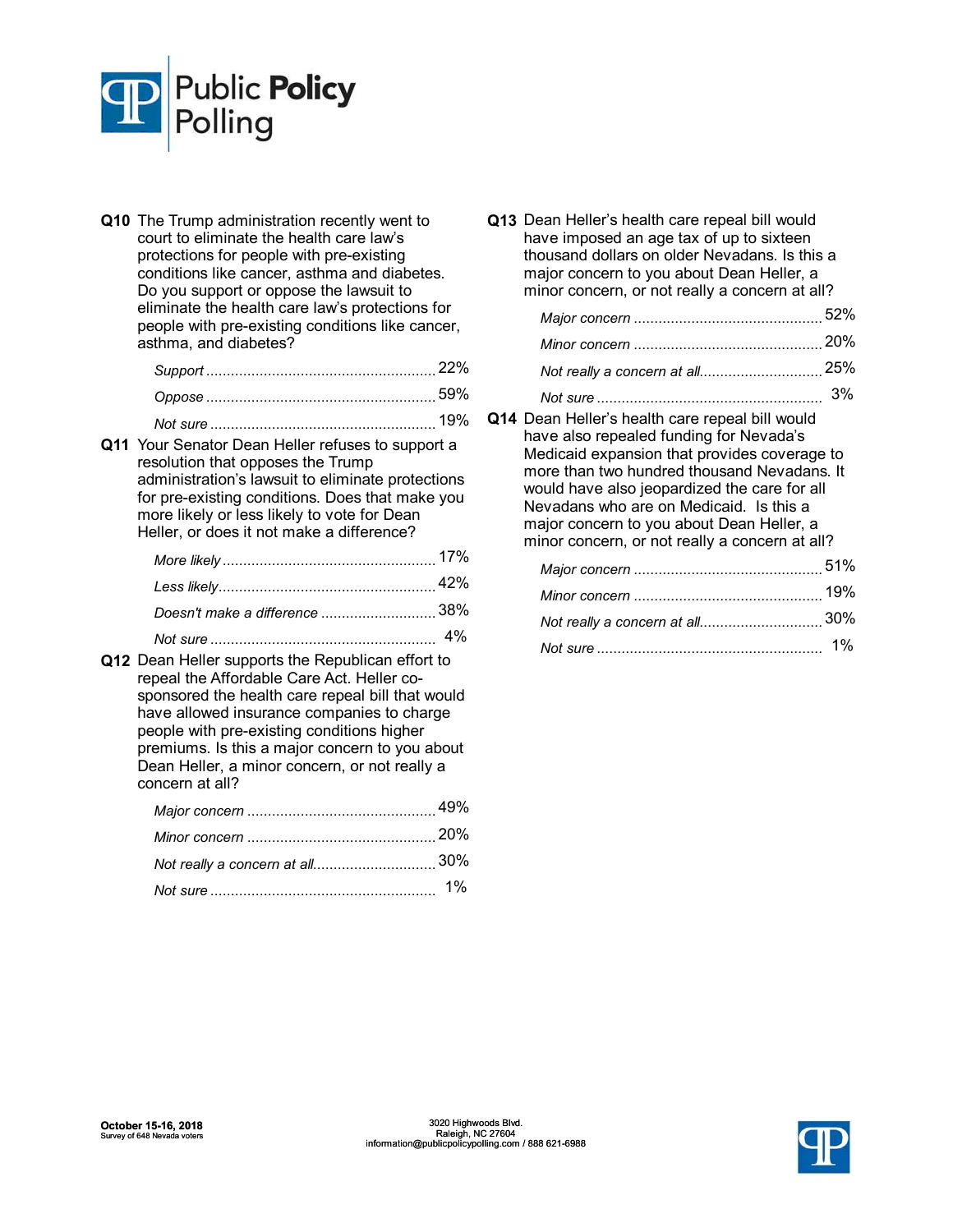

- **Q15** Dean Heller promised to stand with Governor Sandoval and oppose health care repeal. Then, he sat next to Donald Trump and became a champion for repealing the Affordable Care Act. Does Dean Heller's flipflop on health care make you more likely to vote for him, less likely to vote for him, or does it not make a difference? *More likely* 20% .................................................... *Less likely* 49% ..................................................... *Doesn* 31% *'t make a difference* ............................
	- *Not sure* 1% .......................................................
- **Q16** In the election for President, did you vote for Republican Donald Trump, Democrat Hillary Clinton, someone else, or did you not vote in the election?

|                                 | 45% |
|---------------------------------|-----|
|                                 | 47% |
| Someone else / Did not vote  8% |     |

**Q17** If you are a woman, press 1. If a man, press 2. *Woman* 53% ........................................................ *Man* 47% .............................................................. **Q18** If you are a Democrat, press 1. If you are a Republican, press 2. If you are an independent, press 3. *Democrat* 40% ..................................................... *Republican* 35% ................................................... 25% *Independent* ................................................. **Q19** If you are white, press 1. If other, press 2. *White* 71% ........................................................... *Other* 29% ............................................................ **Q20** If you are 18-45 years old, press 1. If 46-65, press 2. If you are older than 65, press 3. *18* 26% *to 45*........................................................ *46* 41% *to 65*........................................................ *Older than 65* 33% ...............................................

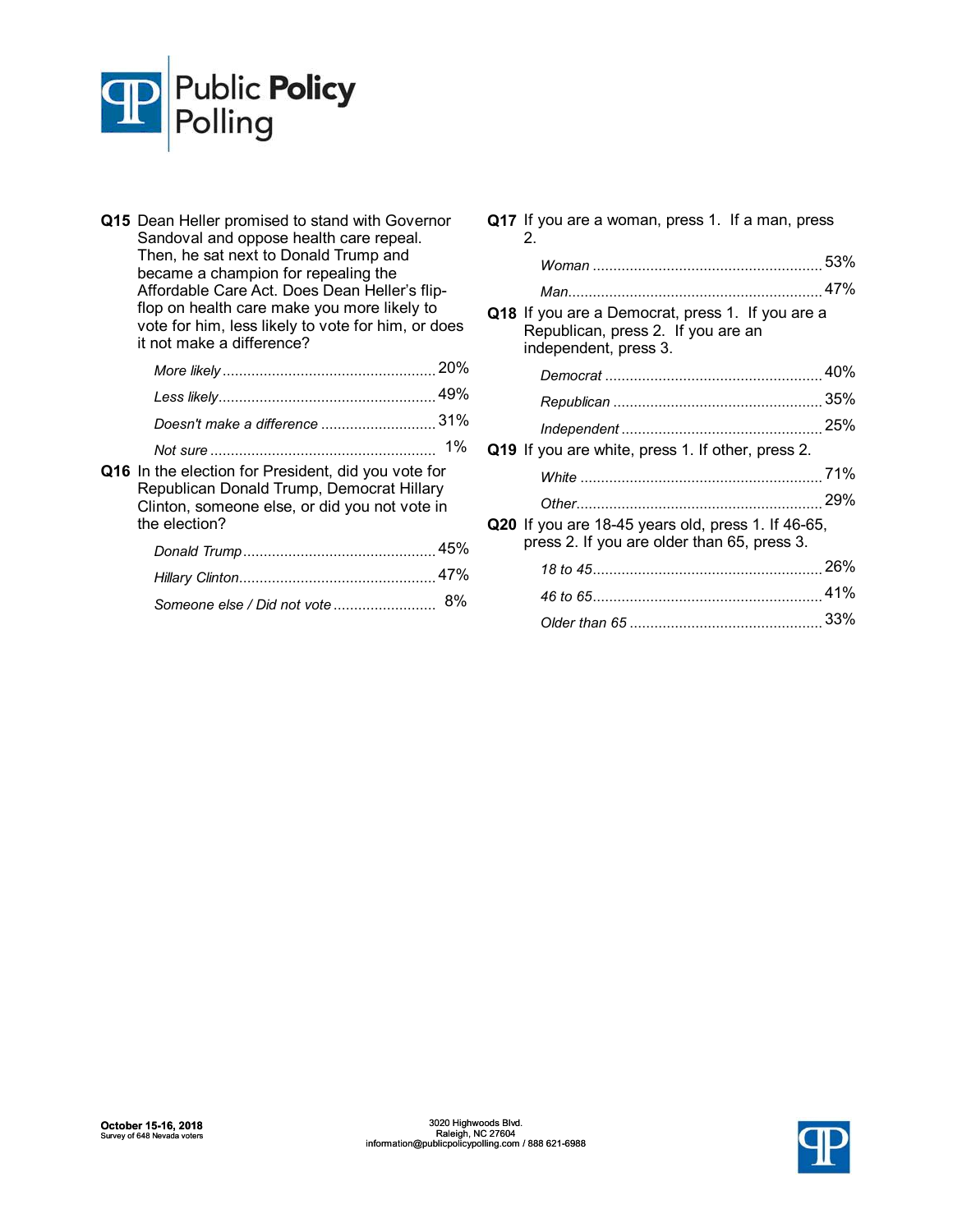

|                       |             | <b>2016 Vote</b> |       |                                                      |
|-----------------------|-------------|------------------|-------|------------------------------------------------------|
|                       | <b>Base</b> | <b>Donald</b>    |       | Hillary Someone else<br>Trump Clinton / Did not vote |
| <b>Trump Approval</b> |             |                  |       |                                                      |
| Approve 46%           |             | 94%              | 3%    | 31%                                                  |
| Disapprove 50%        |             | 2%               | 95%   | 53%                                                  |
| Not sure              | 4%          | 3%               | $1\%$ | 16%                                                  |

|                           |             | <b>2016 Vote</b> |     |                                                             |
|---------------------------|-------------|------------------|-----|-------------------------------------------------------------|
|                           | <b>Base</b> | <b>Donald</b>    |     | <b>Hillary Someone else</b><br>Trump Clinton / Did not vote |
| <b>Rosen Favorability</b> |             |                  |     |                                                             |
| Favorable 44%             |             | 7%               | 83% | 20%                                                         |
| Unfavorable 46%           |             | 84%              | 9%  | 53%                                                         |
| Not sure 10%              |             | 9%               | 8%  | 27%                                                         |

|                        |      | <b>2016 Vote</b> |     |                                                             |
|------------------------|------|------------------|-----|-------------------------------------------------------------|
|                        | Base |                  |     | Donald Hillary Someone else<br>Trump Clinton / Did not vote |
| <b>Heller Approval</b> |      |                  |     |                                                             |
| Approve 40%            |      | 81%              | 2%  | 31%                                                         |
| Disapprove 52%         |      | 11%              | 92% | 51%                                                         |
| Not sure               | 8%   | 8%               | 6%  | 18%                                                         |

|                 |             | <b>2016 Vote</b> |     |                                                             |
|-----------------|-------------|------------------|-----|-------------------------------------------------------------|
|                 | <b>Base</b> |                  |     | Donald Hillary Someone else<br>Trump Clinton / Did not vote |
| Rosen / Heller  |             |                  |     |                                                             |
| Jacky Rosen 48% |             | 6%               | 91% | 24%                                                         |
| Dean Heller 46% |             | 89%              | 8%  | 30%                                                         |
| Not sure        | 7%          | 5%               | 2%  | 46%                                                         |

|                                                       |             | <b>2016 Vote</b> |     |                                                      |  |  |
|-------------------------------------------------------|-------------|------------------|-----|------------------------------------------------------|--|--|
|                                                       | <b>Base</b> | Donald           |     | Hillary Someone else<br>Trump Clinton / Did not vote |  |  |
| <b>Affordable Care Act</b><br><b>Support / Oppose</b> |             |                  |     |                                                      |  |  |
| Support 45%                                           |             | 14%              | 75% | 42%                                                  |  |  |
| Oppose 37%                                            |             | 70%              | 8%  | 26%                                                  |  |  |
| Not sure 18%                                          |             | 16%              | 17% | 32%                                                  |  |  |

|                                                           |             | <b>2016 Vote</b> |     |                                                      |  |  |
|-----------------------------------------------------------|-------------|------------------|-----|------------------------------------------------------|--|--|
|                                                           | <b>Base</b> | Donald           |     | Hillary Someone else<br>Trump Clinton / Did not vote |  |  |
| <b>Congressional Action</b><br>on Affordable Care Act     |             |                  |     |                                                      |  |  |
| Keep what works and 57%<br>fix what doesn't               |             | 27%              | 86% | 59%                                                  |  |  |
| Repeal and start over 34%<br>with a new healtchare<br>law |             | 65%              | 7%  | 17%                                                  |  |  |
| Not sure                                                  | 9%          | 8%               | 7%  | 24%                                                  |  |  |

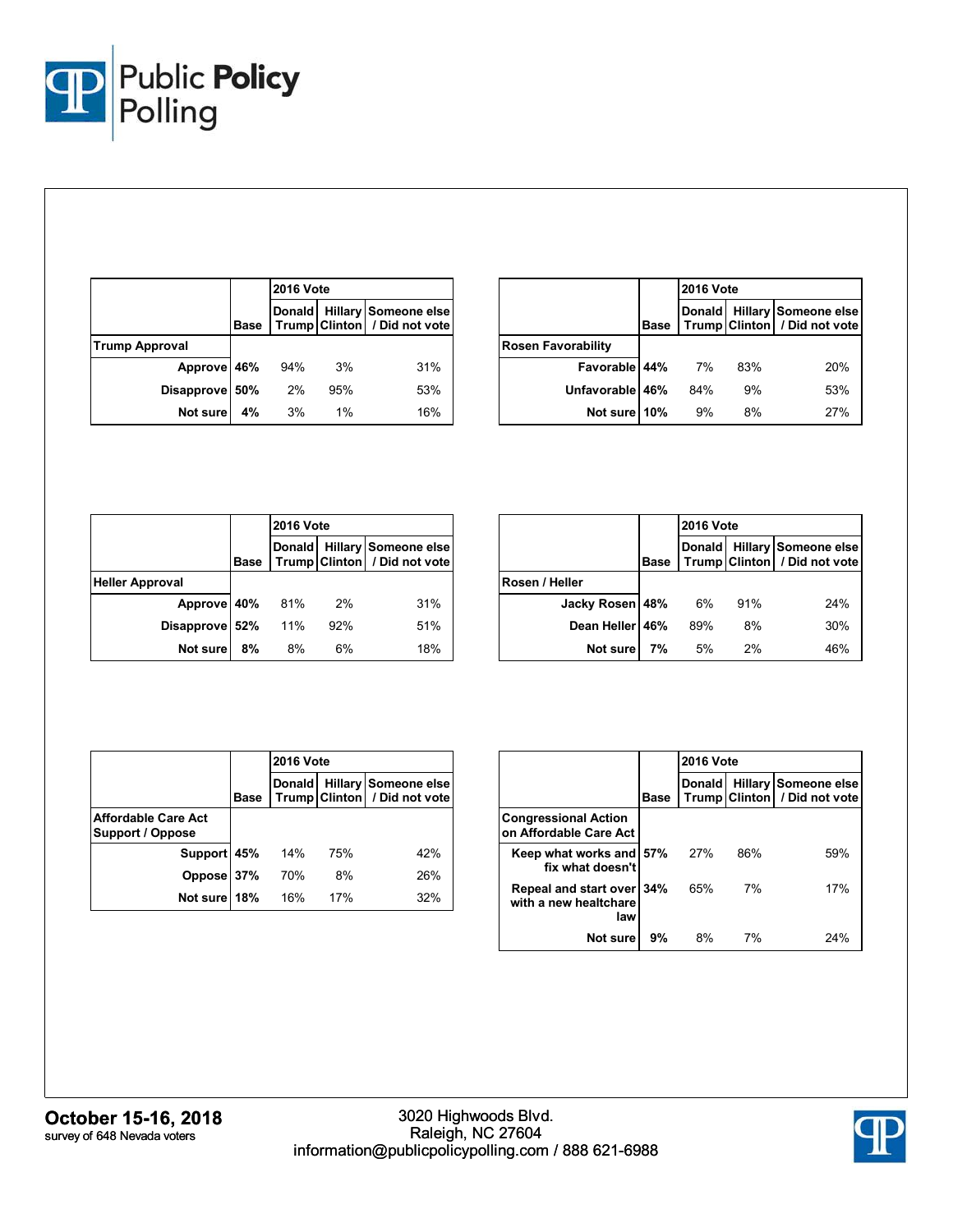

|                                                                                          |             | <b>2016 Vote</b> |     |                                                      |  |  |
|------------------------------------------------------------------------------------------|-------------|------------------|-----|------------------------------------------------------|--|--|
|                                                                                          | <b>Base</b> | <b>Donald</b>    |     | Hillary Someone else<br>Trump Clinton / Did not vote |  |  |
| <b>Republican Efforts to</b><br><b>Repeal Affordable</b><br>Care Act Support /<br>Oppose |             |                  |     |                                                      |  |  |
| Support 42%                                                                              |             | 83%              | 7%  | 19%                                                  |  |  |
| <b>Oppose</b>                                                                            | 48%         | 7%               | 88% | 49%                                                  |  |  |
| Not sure                                                                                 | 9%          | 10%              | 5%  | 32%                                                  |  |  |

|                                                                 |      | <b>2016 Vote</b> |                      |                                               |  |  |
|-----------------------------------------------------------------|------|------------------|----------------------|-----------------------------------------------|--|--|
|                                                                 | Base |                  | <b>Trump Clinton</b> | Donald Hillary Someone else<br>/ Did not vote |  |  |
| Importance of<br><b>Healthcare When</b><br><b>Deciding Vote</b> |      |                  |                      |                                               |  |  |
| The most important 22%<br>issue                                 |      | 11%              | 31%                  | 23%                                           |  |  |
| A very important issue                                          | 36%  | 21%              | 50%                  | 31%                                           |  |  |
| A somewhat important 28%<br>issue                               |      | 41%              | 15%                  | 31%                                           |  |  |
| Not that important an 10%<br>issue                              |      | 20%              | 1%                   | 5%                                            |  |  |
| Not an important issue<br>at all                                | 4%   | 6%               | $0\%$                | 6%                                            |  |  |
| Not sure                                                        | 2%   |                  | 3%                   | 4%                                            |  |  |

|                                                                                                              |             | <b>2016 Vote</b> |     |                                                        |  |
|--------------------------------------------------------------------------------------------------------------|-------------|------------------|-----|--------------------------------------------------------|--|
|                                                                                                              | <b>Base</b> | <b>Donald</b>    |     | Hillary Someone else<br>Trump Clinton   / Did not vote |  |
| <b>Lawsuit to Eliminate</b><br><b>Protections for Pre-</b><br><b>Existing Conditions</b><br>Support / Oppose |             |                  |     |                                                        |  |
| Support 22%                                                                                                  |             | 32%              | 12% | 16%                                                    |  |
| <b>Oppose</b>                                                                                                | 59%         | 39%              | 80% | 54%                                                    |  |
| Not sure                                                                                                     | 19%         | 29%              | 8%  | 31%                                                    |  |

|                                                                                                                                          |      | <b>2016 Vote</b> |                      |                                        |  |  |
|------------------------------------------------------------------------------------------------------------------------------------------|------|------------------|----------------------|----------------------------------------|--|--|
|                                                                                                                                          | Base | <b>Donald</b>    | <b>Trump Clinton</b> | Hillary Someone else<br>/ Did not vote |  |  |
| <b>Heller Refuses to</b><br><b>Support Resolution</b><br><b>Opposing Trump</b><br><b>Lawsuit More / Less</b><br><b>Likely to Support</b> |      |                  |                      |                                        |  |  |
| More likely                                                                                                                              | 17%  | 33%              | 3%                   | 14%                                    |  |  |
| Less likely                                                                                                                              | 42%  | 9%               | 76%                  | 25%                                    |  |  |
| Doesn't make a<br>difference                                                                                                             | 38%  | 57%              | 17%                  | 49%                                    |  |  |
| Not sure                                                                                                                                 | 4%   | 1%               | 4%                   | 12%                                    |  |  |

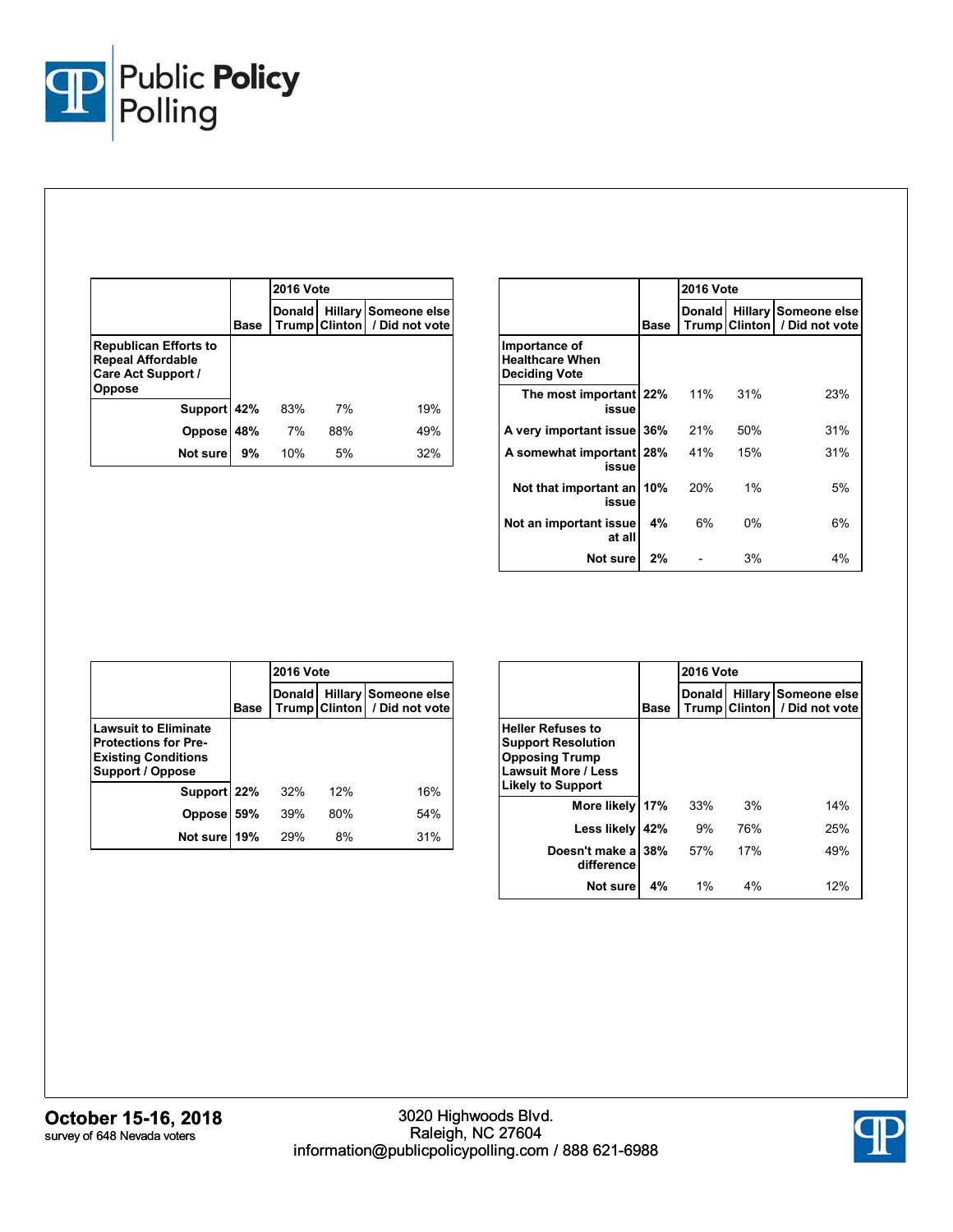

|                                                                                                |      | <b>2016 Vote</b> |                      |                                        |  |
|------------------------------------------------------------------------------------------------|------|------------------|----------------------|----------------------------------------|--|
|                                                                                                | Base | <b>Donald</b>    | <b>Trump Clinton</b> | Hillary Someone else<br>/ Did not vote |  |
| <b>Heller Supports</b><br><b>Republican Effort to</b><br><b>Repeal ACA Level of</b><br>Concern |      |                  |                      |                                        |  |
| Major concern                                                                                  | 49%  | 14%              | 86%                  | 37%                                    |  |
| Minor concern 20%                                                                              |      | 31%              | 11%                  | 9%                                     |  |
| Not really a concern at<br>all                                                                 | 30%  | 54%              | 3%                   | 47%                                    |  |
| Not sure                                                                                       | 1%   | 1%               | $0\%$                | 7%                                     |  |

|                                                               |             | <b>2016 Vote</b> |       |                                                        |  |  |
|---------------------------------------------------------------|-------------|------------------|-------|--------------------------------------------------------|--|--|
|                                                               | <b>Base</b> | <b>Donald</b>    |       | Hillary Someone else<br>Trump Clinton   / Did not vote |  |  |
| <b>Heller Bill Imposes Age</b><br><b>Tax Level of Concern</b> |             |                  |       |                                                        |  |  |
| Major concern 52%                                             |             | 24%              | 83%   | 41%                                                    |  |  |
| Minor concern 20%                                             |             | 29%              | 13%   | 6%                                                     |  |  |
| Not really a concern at 25%<br>all                            |             | 45%              | 4%    | 34%                                                    |  |  |
| Not sure                                                      | 3%          | 2%               | $0\%$ | 19%                                                    |  |  |

|                                                                                                               |             | <b>2016 Vote</b> |       |                                                             |  |  |
|---------------------------------------------------------------------------------------------------------------|-------------|------------------|-------|-------------------------------------------------------------|--|--|
|                                                                                                               | <b>Base</b> | <b>Donald</b>    |       | <b>Hillary Someone else</b><br>Trump Clinton / Did not vote |  |  |
| <b>Heller Bill Would</b><br><b>Repeal Funding for</b><br><b>Medicaid Expansion</b><br><b>Level of Concern</b> |             |                  |       |                                                             |  |  |
| Major concern 51%                                                                                             |             | 17%              | 85%   | 36%                                                         |  |  |
| Minor concern                                                                                                 | 19%         | 27%              | 12%   | 15%                                                         |  |  |
| Not really a concern at 30%<br>all                                                                            |             | 54%              | 3%    | 45%                                                         |  |  |
| Not sure                                                                                                      | 1%          | 2%               | $0\%$ | 4%                                                          |  |  |

|                                                                     |             | <b>2016 Vote</b>              |                |                                        |  |  |
|---------------------------------------------------------------------|-------------|-------------------------------|----------------|----------------------------------------|--|--|
|                                                                     | <b>Base</b> | <b>Donald</b><br><b>Trump</b> | <b>Clinton</b> | Hillary Someone else<br>/ Did not vote |  |  |
| Heller Flip-Flop on<br>Health Care More /<br>Less Likely to Support |             |                               |                |                                        |  |  |
| More likely                                                         | 20%         | 37%                           | 6%             | 6%                                     |  |  |
| Less likely                                                         | 49%         | 8%                            | 86%            | 46%                                    |  |  |
| Doesn't make a<br>difference                                        | 31%         | 54%                           | 7%             | 44%                                    |  |  |
| Not sure                                                            | 1%          | 1%                            | 0%             | 4%                                     |  |  |

|                       |             | Gender |     |
|-----------------------|-------------|--------|-----|
|                       | <b>Base</b> | Woman  | Man |
| <b>Trump Approval</b> |             |        |     |
| Approve 46%           |             | 48%    | 44% |
| Disapprove 50%        |             | 49%    | 51% |
| Not sure              | 4%          | 2%     | 5%  |

|                           |             | Gender |     |
|---------------------------|-------------|--------|-----|
|                           | <b>Base</b> | Woman  | Man |
| <b>Rosen Favorability</b> |             |        |     |
| Favorable 44%             |             | 45%    | 43% |
| Unfavorable 46%           |             | 42%    | 49% |
| Not sure 10%              |             | 13%    | 7%  |

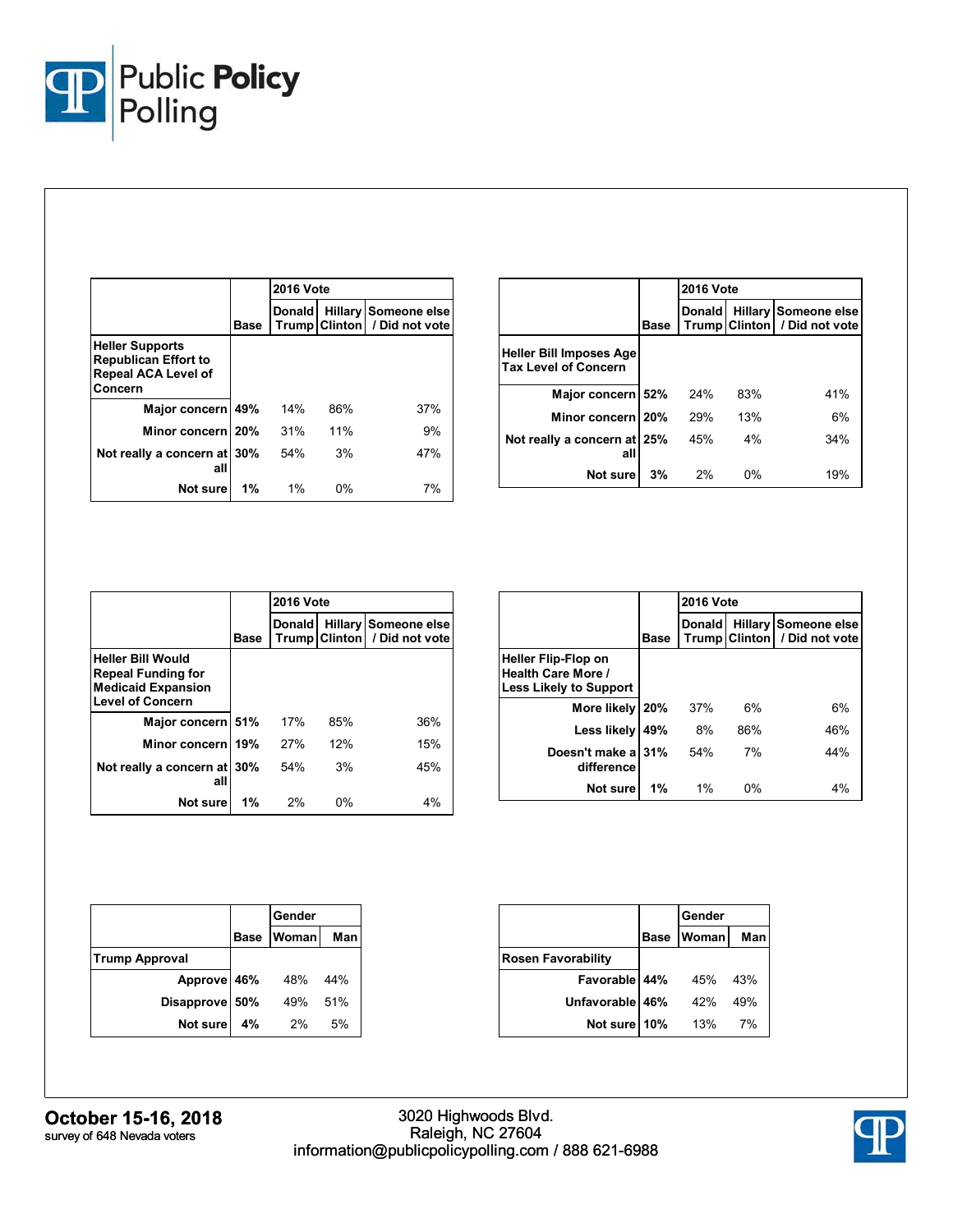

|                        |             | Gender |     |
|------------------------|-------------|--------|-----|
|                        | <b>Base</b> | Woman  | Man |
| <b>Heller Approval</b> |             |        |     |
| Approve 40%            |             | 39%    | 40% |
| Disapprove 52%         |             | 51%    | 54% |
| Not sure               | 8%          | 10%    | 6%  |

|                 |             | Gender       |     |
|-----------------|-------------|--------------|-----|
|                 | <b>Base</b> | <b>Woman</b> | Man |
| Rosen / Heller  |             |              |     |
| Jacky Rosen 48% |             | 50%          | 45% |
| Dean Heller 46% |             | 43%          | 49% |
| Not sure        | 7%          | 7%           | 6%  |

|                                                       |             | Gender |     |
|-------------------------------------------------------|-------------|--------|-----|
|                                                       | <b>Base</b> | Woman  | Man |
| <b>Affordable Care Act</b><br><b>Support / Oppose</b> |             |        |     |
| Support 45%                                           |             | 44%    | 47% |
| Oppose 37%                                            |             | 34%    | 41% |
| Not sure 18%                                          |             | 22%    | 12% |

|                                                           |      | Gender |     |
|-----------------------------------------------------------|------|--------|-----|
|                                                           | Base | Woman  | Man |
| <b>Congressional Action</b><br>on Affordable Care Act     |      |        |     |
| Keep what works and 57%<br>fix what doesn't               |      | 60%    | 54% |
| Repeal and start over 34%<br>with a new healtchare<br>law |      | 28%    | 41% |
| Not sure                                                  | 9%   | 12%    | .5% |

|                                                                                          |      | Gender |     |
|------------------------------------------------------------------------------------------|------|--------|-----|
|                                                                                          | Base | Woman  | Man |
| <b>Republican Efforts to</b><br><b>Repeal Affordable</b><br>Care Act Support /<br>Oppose |      |        |     |
| Support 42%                                                                              |      | 44%    | 40% |
| <b>Oppose</b>                                                                            | 48%  | 44%    | 53% |
| Not sure                                                                                 | 9%   | 12%    | 7%  |

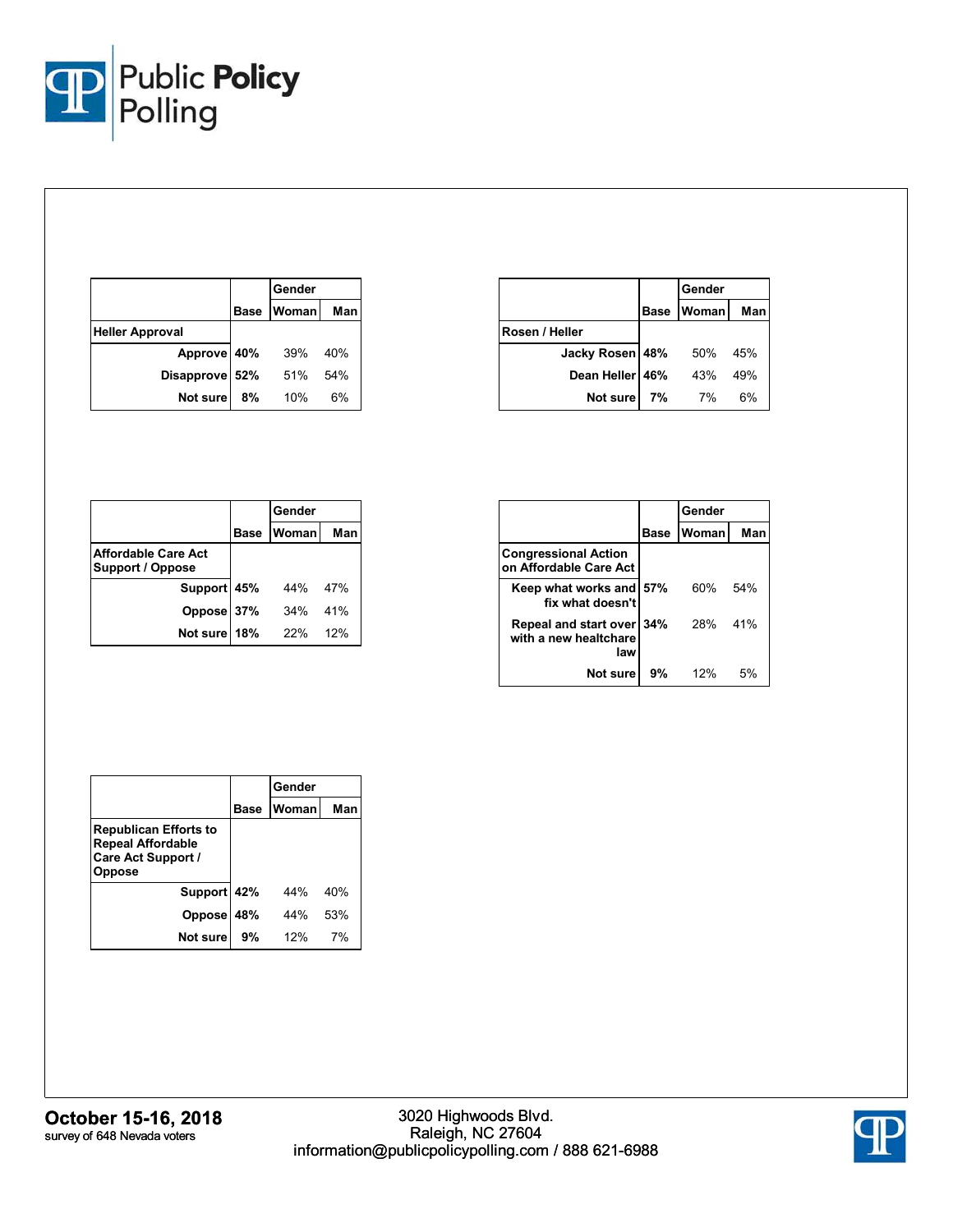

|                                                                 | Gender |       |       |  |  |
|-----------------------------------------------------------------|--------|-------|-------|--|--|
|                                                                 | Base   | Woman | Man   |  |  |
| Importance of<br><b>Healthcare When</b><br><b>Deciding Vote</b> |        |       |       |  |  |
| The most important 22%<br>issue                                 |        | 26%   | 17%   |  |  |
| A very important issue 36%                                      |        | 34%   | 37%   |  |  |
| A somewhat important 28%<br>issue                               |        | 26%   | 29%   |  |  |
| Not that important an<br>issue                                  | 10%    | 9%    | 11%   |  |  |
| Not an important issue<br>at all                                | 4%     | 3%    | 4%    |  |  |
| Not surel                                                       | 2%     | 2%    | $1\%$ |  |  |

|                                                                                                              |      | Gender |     |
|--------------------------------------------------------------------------------------------------------------|------|--------|-----|
|                                                                                                              | Base | Woman  | Man |
| <b>Lawsuit to Eliminate</b><br><b>Protections for Pre-</b><br><b>Existing Conditions</b><br>Support / Oppose |      |        |     |
| Support 22%                                                                                                  |      | 23%    | 20% |
| Oppose                                                                                                       | 59%  | .56%   | 63% |
| Not sure                                                                                                     | 19%  | 21%    | 17% |

|                                                                                                                                          |            | Gender |     |
|------------------------------------------------------------------------------------------------------------------------------------------|------------|--------|-----|
|                                                                                                                                          | Base       | Woman  | Man |
| <b>Heller Refuses to</b><br><b>Support Resolution</b><br><b>Opposing Trump</b><br><b>Lawsuit More / Less</b><br><b>Likely to Support</b> |            |        |     |
| More likely                                                                                                                              | 17%        | 18%    | 16% |
| Less likely                                                                                                                              | 42%        | 36%    | 47% |
| Doesn't make a<br>difference                                                                                                             | <b>38%</b> | 40%    | 36% |
| Not sure                                                                                                                                 | 4%         | 6%     | 1%  |

|                                                                                                | Gender |       |     |
|------------------------------------------------------------------------------------------------|--------|-------|-----|
|                                                                                                | Base   | Woman | Man |
| <b>Heller Supports</b><br><b>Republican Effort to</b><br><b>Repeal ACA Level of</b><br>Concern |        |       |     |
| Major concern                                                                                  | 49%    | 52%   | 47% |
| Minor concern 20%                                                                              |        | 22%   | 18% |
| Not really a concern at<br>all                                                                 | 30%    | 26%   | 34% |
| Not sure                                                                                       | 1%     | $1\%$ | 1%  |

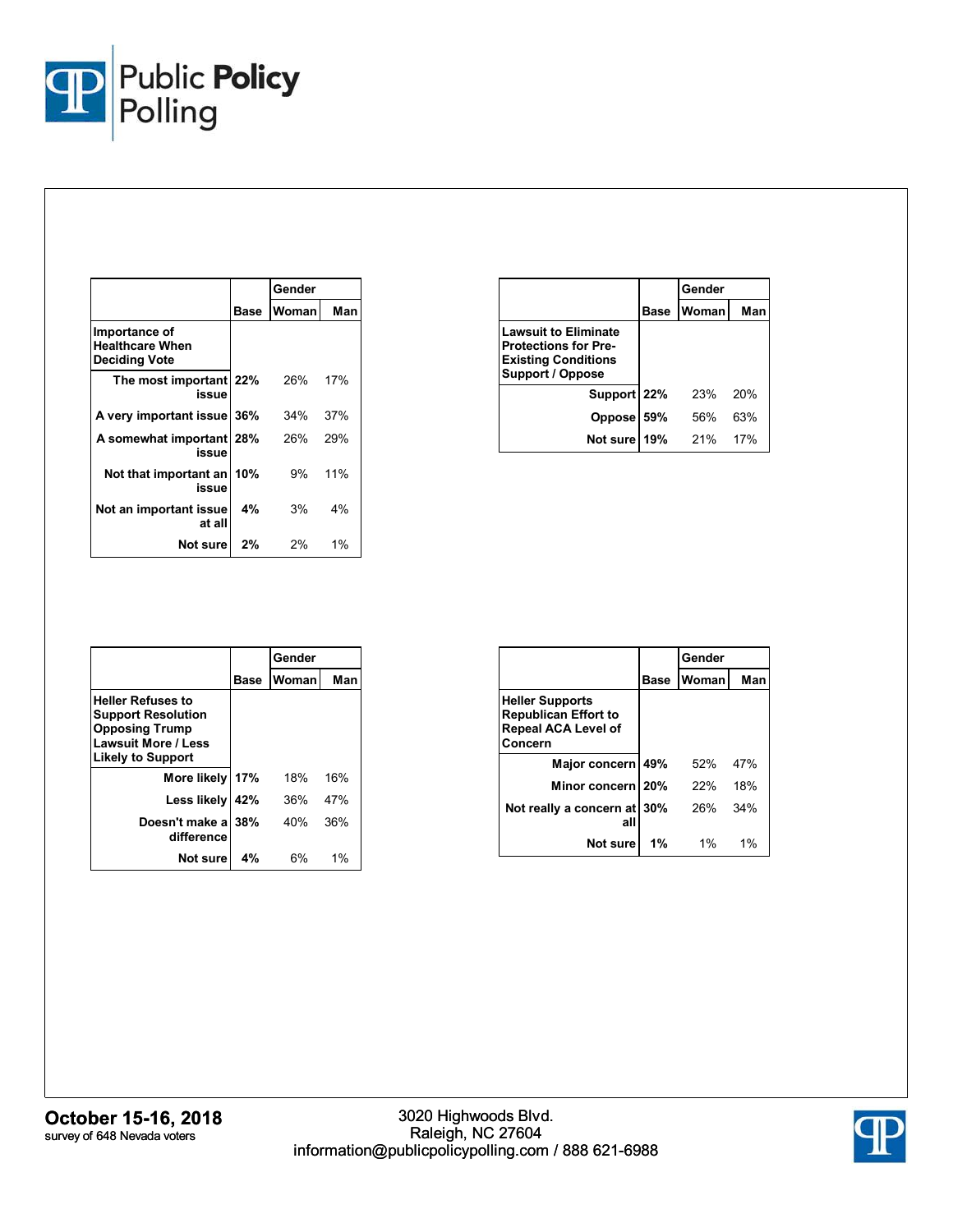

|                                                               |      | Gender       |     |
|---------------------------------------------------------------|------|--------------|-----|
|                                                               | Base | <b>Woman</b> | Man |
| <b>Heller Bill Imposes Age</b><br><b>Tax Level of Concern</b> |      |              |     |
| Major concern 52%                                             |      | 55%          | 49% |
| Minor concern 20%                                             |      | 21%          | 18% |
| Not really a concern at 25%<br>al                             |      | 22%          | 29% |
| Not sure                                                      | 3%   | 2%           | 4%  |

|                                                                                                               |      | Gender |     |
|---------------------------------------------------------------------------------------------------------------|------|--------|-----|
|                                                                                                               | Base | Woman  | Man |
| <b>Heller Bill Would</b><br><b>Repeal Funding for</b><br><b>Medicaid Expansion</b><br><b>Level of Concern</b> |      |        |     |
| Major concern 51%                                                                                             |      | 54%    | 47% |
| Minor concern 19%                                                                                             |      | 18%    | 20% |
| Not really a concern at 30%<br>all                                                                            |      | 27%    | 33% |
| Not sure                                                                                                      | 1%   | 2%     | 1%  |

|                                                                                          |      | Gender |     |
|------------------------------------------------------------------------------------------|------|--------|-----|
|                                                                                          | Base | Woman  | Man |
| <b>Heller Flip-Flop on</b><br><b>Health Care More /</b><br><b>Less Likely to Support</b> |      |        |     |
| More likely 20%                                                                          |      | 22%    | 17% |
| Less likely                                                                              | 49%  | 48%    | 50% |
| Doesn't make a<br>difference                                                             | 31%  | 29%    | 33% |
| Not sure                                                                                 | 1%   | 1%     | 0%  |

|                       |             | Party |     |                                 |
|-----------------------|-------------|-------|-----|---------------------------------|
|                       | <b>Base</b> |       |     | Democrat Republican Independent |
| <b>Trump Approval</b> |             |       |     |                                 |
| Approve 46%           |             | 14%   | 81% | 49%                             |
| Disapprove 50%        |             | 85%   | 14% | 45%                             |
| <b>Not sure</b>       | 4%          | 1%    | 5%  | 6%                              |

|                           |      | Party |     |                                 |  |
|---------------------------|------|-------|-----|---------------------------------|--|
|                           | Base |       |     | Democrat Republican Independent |  |
| <b>Rosen Favorability</b> |      |       |     |                                 |  |
| Favorable 44%             |      | 79%   | 8%  | 38%                             |  |
| Unfavorable 46%           |      | 11%   | 80% | 53%                             |  |
| Not sure                  | 10%  | 9%    | 12% | 9%                              |  |

|                        |      | Party |     |                                 |
|------------------------|------|-------|-----|---------------------------------|
|                        | Base |       |     | Democrat Republican Independent |
| <b>Heller Approval</b> |      |       |     |                                 |
| Approve 40%            |      | 12%   | 72% | 39%                             |
| Disapprove 52%         |      | 82%   | 21% | 49%                             |
| Not sure               | 8%   | 6%    | 7%  | 12%                             |

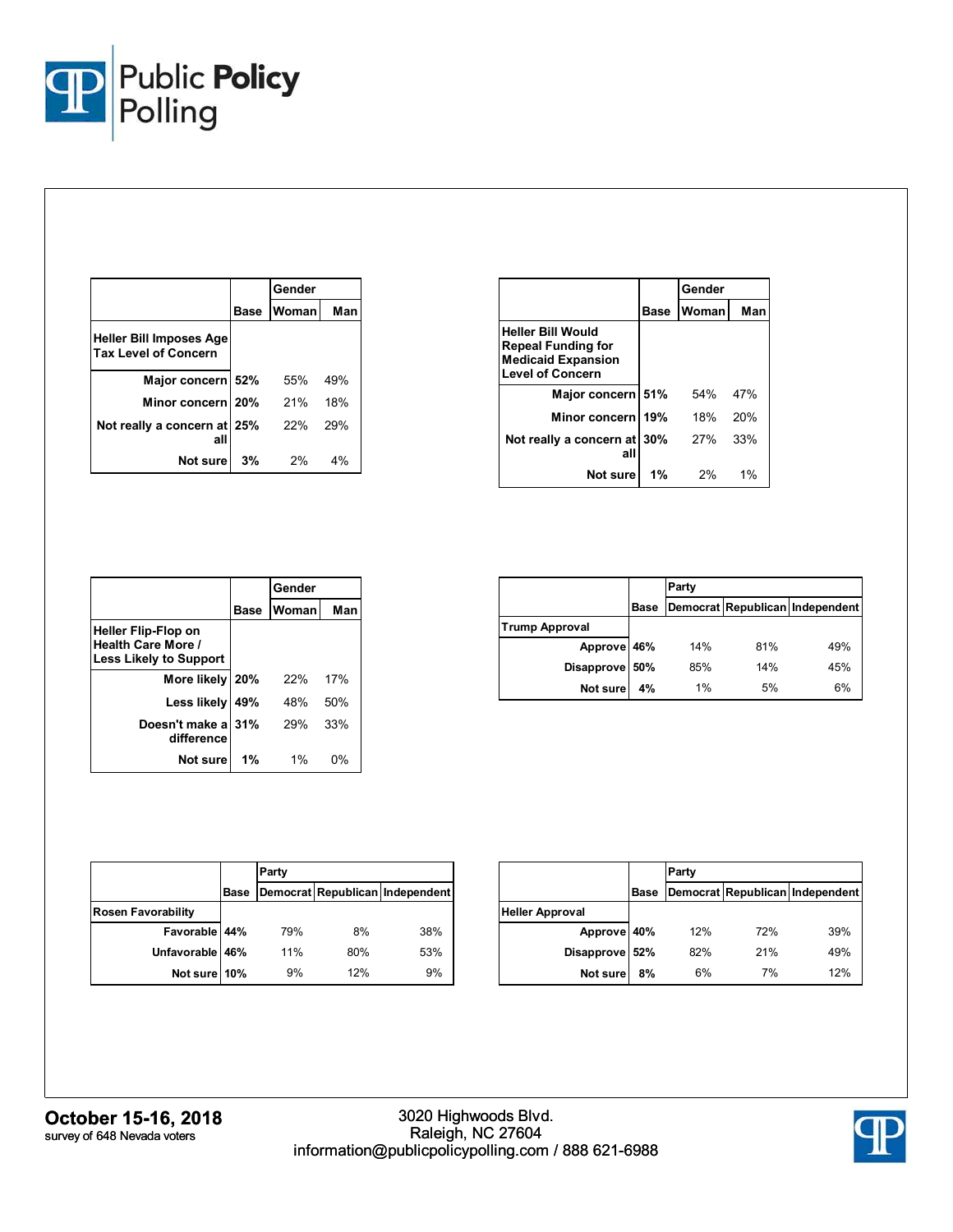

|                 |             | Party |     |                                 |
|-----------------|-------------|-------|-----|---------------------------------|
|                 | <b>Base</b> |       |     | Democrat Republican Independent |
| Rosen / Heller  |             |       |     |                                 |
| Jacky Rosen 48% |             | 89%   | 7%  | 37%                             |
| Dean Heller 46% |             | 9%    | 84% | 51%                             |
| Not sure        | 7%          | 1%    | 8%  | 12%                             |

|                                                |      | Party      |     |                                 |
|------------------------------------------------|------|------------|-----|---------------------------------|
|                                                | Base |            |     | Democrat Republican Independent |
| <b>Affordable Care Act</b><br>Support / Oppose |      |            |     |                                 |
| Support 45%                                    |      | 70%        | 16% | 46%                             |
| Oppose 37%                                     |      | 10%        | 65% | 42%                             |
| Not sure 18%                                   |      | <b>20%</b> | 19% | 11%                             |

|                                                       |             | Party |     |                                 |
|-------------------------------------------------------|-------------|-------|-----|---------------------------------|
|                                                       | <b>Base</b> |       |     | Democrat Republican Independent |
| <b>Congressional Action</b><br>on Affordable Care Act |             |       |     |                                 |
| Keep what works and<br>fix what doesn't               | 57%         | 84%   | 30% | 52%                             |
| Repeal and start over<br>with a new healtchare<br>law | 34%         | 8%    | 60% | 40%                             |
| Not sure                                              | 9%          | 8%    | 10% | 8%                              |

|                                                                                          |      | Party |     |                                 |
|------------------------------------------------------------------------------------------|------|-------|-----|---------------------------------|
|                                                                                          | Base |       |     | Democrat Republican Independent |
| <b>Republican Efforts to</b><br><b>Repeal Affordable</b><br>Care Act Support /<br>Oppose |      |       |     |                                 |
| Support 42%                                                                              |      | 18%   | 71% | 40%                             |
| Oppose                                                                                   | 48%  | 77%   | 17% | 47%                             |
| Not sure                                                                                 | 9%   | 5%    | 12% | 13%                             |

|                                                                 |      | Party |     |                                 |  |  |
|-----------------------------------------------------------------|------|-------|-----|---------------------------------|--|--|
|                                                                 | Base |       |     | Democrat Republican Independent |  |  |
| Importance of<br><b>Healthcare When</b><br><b>Deciding Vote</b> |      |       |     |                                 |  |  |
| The most important 22%<br>issue                                 |      | 36%   | 8%  | 18%                             |  |  |
| A very important issue                                          | 36%  | 44%   | 30% | 30%                             |  |  |
| A somewhat important 28%<br>issue                               |      | 15%   | 37% | 34%                             |  |  |
| Not that important an<br>issue                                  | 10%  | 1%    | 20% | 9%                              |  |  |
| Not an important issue<br>at all                                | 4%   | 1%    | 4%  | 7%                              |  |  |
| Not sure l                                                      | 2%   | 4%    | 0%  | 1%                              |  |  |

|                                                                                                              |      | Party |     |                                 |
|--------------------------------------------------------------------------------------------------------------|------|-------|-----|---------------------------------|
|                                                                                                              | Base |       |     | Democrat Republican Independent |
| <b>Lawsuit to Eliminate</b><br><b>Protections for Pre-</b><br><b>Existing Conditions</b><br>Support / Oppose |      |       |     |                                 |
| Support 22%                                                                                                  |      | 21%   | 25% | 18%                             |
| <b>Oppose</b>                                                                                                | 59%  | 70%   | 45% | 62%                             |
| Not sure                                                                                                     | 19%  | 8%    | 30% | 20%                             |

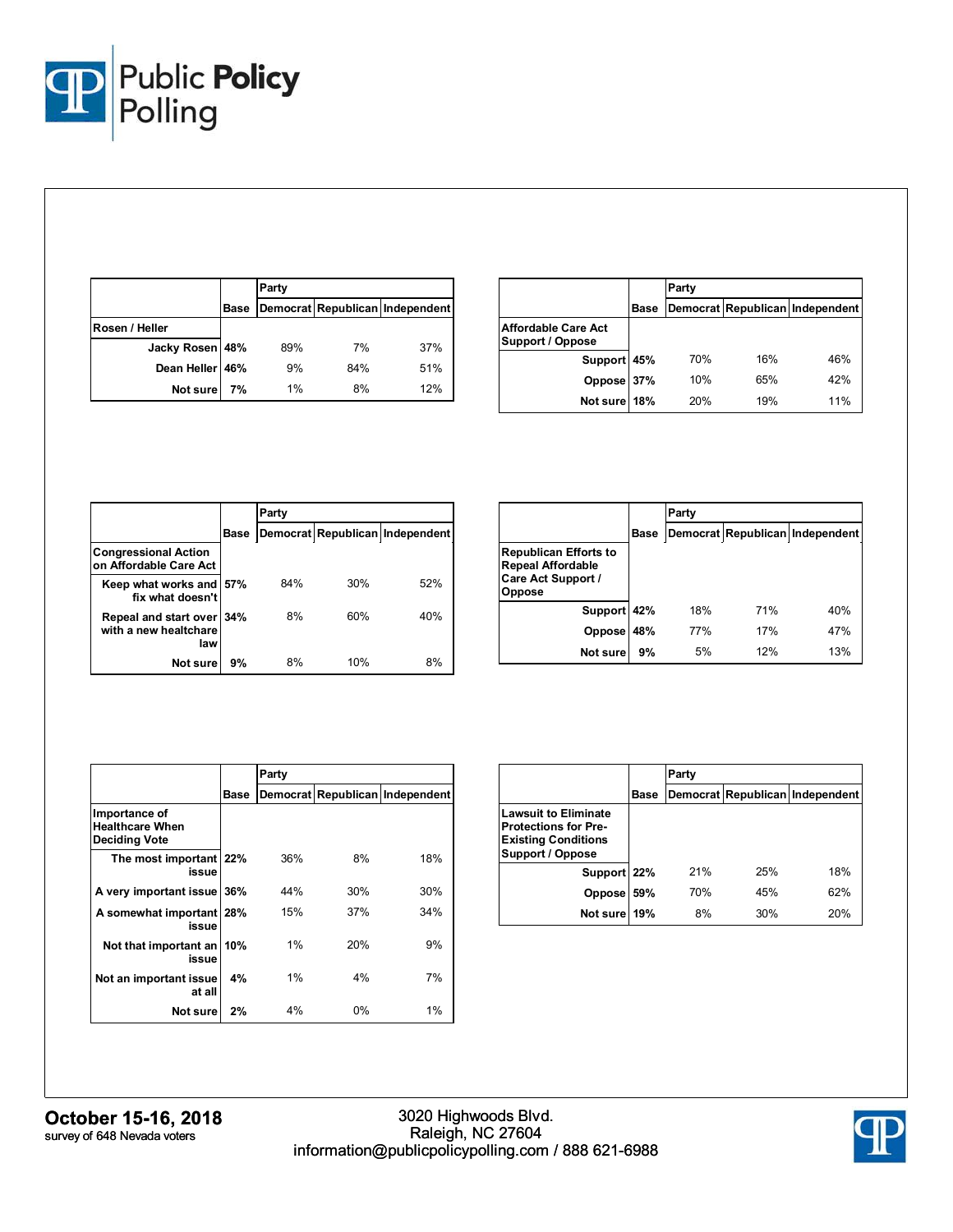

|                                                                                                                                   |      | Party |     |                                 |
|-----------------------------------------------------------------------------------------------------------------------------------|------|-------|-----|---------------------------------|
|                                                                                                                                   | Base |       |     | Democrat Republican Independent |
| <b>Heller Refuses to</b><br><b>Support Resolution</b><br><b>Opposing Trump</b><br>Lawsuit More / Less<br><b>Likely to Support</b> |      |       |     |                                 |
| More likely                                                                                                                       | 17%  | 10%   | 28% | 13%                             |
| Less likely                                                                                                                       | 42%  | 65%   | 19% | 39%                             |
| Doesn't make a<br>difference                                                                                                      | 38%  | 22%   | 51% | 43%                             |
| Not sure                                                                                                                          | 4%   | 3%    | 2%  | 6%                              |

|                                                                                                |      | Party |       |                                 |
|------------------------------------------------------------------------------------------------|------|-------|-------|---------------------------------|
|                                                                                                | Base |       |       | Democrat Republican Independent |
| <b>Heller Supports</b><br><b>Republican Effort to</b><br><b>Repeal ACA Level of</b><br>Concern |      |       |       |                                 |
| Major concern                                                                                  | 49%  | 82%   | 18%   | 43%                             |
| Minor concern 20%                                                                              |      | 8%    | 34%   | 19%                             |
| Not really a concern at 30%<br>all                                                             |      | 9%    | 47%   | 37%                             |
| Not sure                                                                                       | 1%   | $1\%$ | $1\%$ | 1%                              |

|                                                               |             | Party |     |                                 |
|---------------------------------------------------------------|-------------|-------|-----|---------------------------------|
|                                                               | <b>Base</b> |       |     | Democrat Republican Independent |
| <b>Heller Bill Imposes Age</b><br><b>Tax Level of Concern</b> |             |       |     |                                 |
| Major concern 52%                                             |             | 82%   | 25% | 43%                             |
| Minor concern 20%                                             |             | 9%    | 34% | 16%                             |
| Not really a concern at 25%<br>all                            |             | 8%    | 38% | 35%                             |
| Not sure                                                      | 3%          | 0%    | 3%  | 6%                              |

|                                                                                                               |      | Party |     |                                 |  |  |
|---------------------------------------------------------------------------------------------------------------|------|-------|-----|---------------------------------|--|--|
|                                                                                                               | Base |       |     | Democrat Republican Independent |  |  |
| <b>Heller Bill Would</b><br><b>Repeal Funding for</b><br><b>Medicaid Expansion</b><br><b>Level of Concern</b> |      |       |     |                                 |  |  |
| Major concern 51%                                                                                             |      | 85%   | 21% | 37%                             |  |  |
| Minor concern                                                                                                 | 19%  | 8%    | 31% | 20%                             |  |  |
| Not really a concern at 30%<br>all                                                                            |      | 7%    | 46% | 42%                             |  |  |
| Not sure                                                                                                      | 1%   |       | 3%  | 1%                              |  |  |

|                                                                                          |      | Party |     |                                 |  |  |  |
|------------------------------------------------------------------------------------------|------|-------|-----|---------------------------------|--|--|--|
|                                                                                          | Base |       |     | Democrat Republican Independent |  |  |  |
| <b>Heller Flip-Flop on</b><br><b>Health Care More /</b><br><b>Less Likely to Support</b> |      |       |     |                                 |  |  |  |
| More likely                                                                              | 20%  | 15%   | 33% | 10%                             |  |  |  |
| Less likely                                                                              | 49%  | 73%   | 24% | 43%                             |  |  |  |
| Doesn't make a 31%<br>difference                                                         |      | 12%   | 41% | 47%                             |  |  |  |
| Not sure                                                                                 | 1%   | 1%    | 2%  |                                 |  |  |  |

|                        |          | Race                 |    |
|------------------------|----------|----------------------|----|
|                        |          | Base   White   Other |    |
| <b>Trump Approval</b>  |          |                      |    |
| Approve 46% 59% 15%    |          |                      |    |
| Disapprove 50% 37% 81% |          |                      |    |
| Not sure               | $4\%$ 3% |                      | 4% |

**October 15-16, 2018** survey of 648 Nevada voters

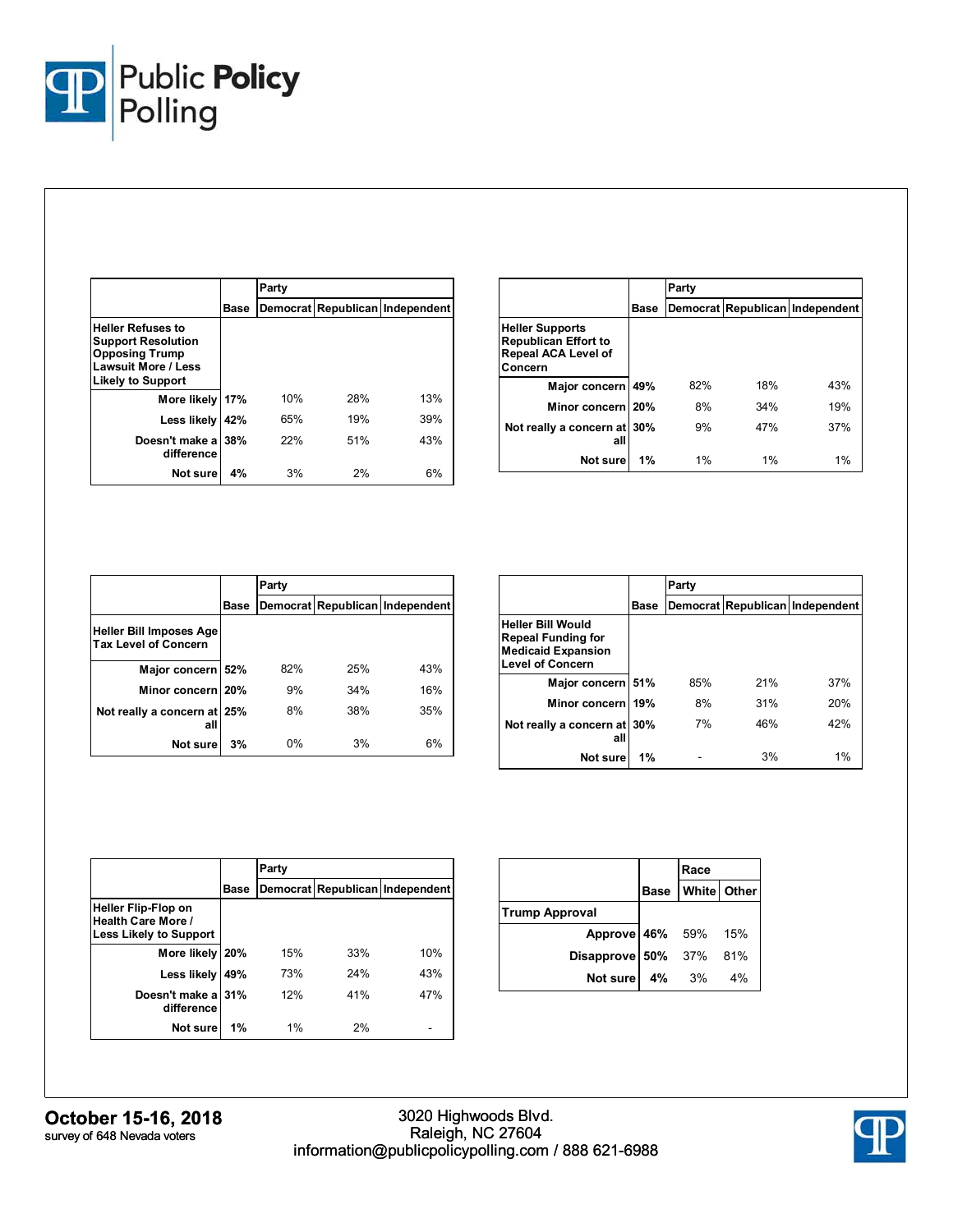

|                           | Race                 |  |
|---------------------------|----------------------|--|
|                           | Base   White   Other |  |
| <b>Rosen Favorability</b> |                      |  |
| Favorable 44% 33% 71%     |                      |  |
| Unfavorable 46% 59% 14%   |                      |  |
| Not sure 10% 8% 15%       |                      |  |

|                        | Race             |  |
|------------------------|------------------|--|
|                        | Base White Other |  |
| <b>Heller Approval</b> |                  |  |
| Approve 40% 52% 10%    |                  |  |
| Disapprove 52% 41% 80% |                  |  |
| Not sure 8% 7% 10%     |                  |  |

|                                | Race                 |     |
|--------------------------------|----------------------|-----|
|                                | Base   White   Other |     |
| Rosen / Heller                 |                      |     |
| <b>Jacky Rosen 48%</b> 35% 78% |                      |     |
| Dean Heller 46% 60% 12%        |                      |     |
| Not sure 7% 5%                 |                      | 10% |

|                                         | Race                 |  |
|-----------------------------------------|----------------------|--|
|                                         | Base   White   Other |  |
| Affordable Care Act<br>Support / Oppose |                      |  |
| Support 45% 39% 61%                     |                      |  |
| Oppose 37% 47% 13%                      |                      |  |
| Not sure 18% 14% 27%                    |                      |  |

|                                                               |      | Race |               |
|---------------------------------------------------------------|------|------|---------------|
|                                                               | Base |      | White   Other |
| <b>Congressional Action</b><br>on Affordable Care Act         |      |      |               |
| Keep what works and 57% 51% 73%<br>fix what doesn't           |      |      |               |
| Repeal and start over 34% 43%<br>with a new healtchare<br>law |      |      | 12%           |
| Not sure                                                      | 9%   | 6%   | 15%           |

|                                                                                                 |               | Race               |     |
|-------------------------------------------------------------------------------------------------|---------------|--------------------|-----|
|                                                                                                 | Base          | <b>White Other</b> |     |
| <b>Republican Efforts to</b><br><b>Repeal Affordable</b><br><b>Care Act Support /</b><br>Oppose |               |                    |     |
| <b>Support 42%</b> 50%                                                                          |               |                    | 23% |
| Oppose 48% 40%                                                                                  |               |                    | 69% |
| Not sure l                                                                                      | <b>9%</b> 10% |                    | 8%  |

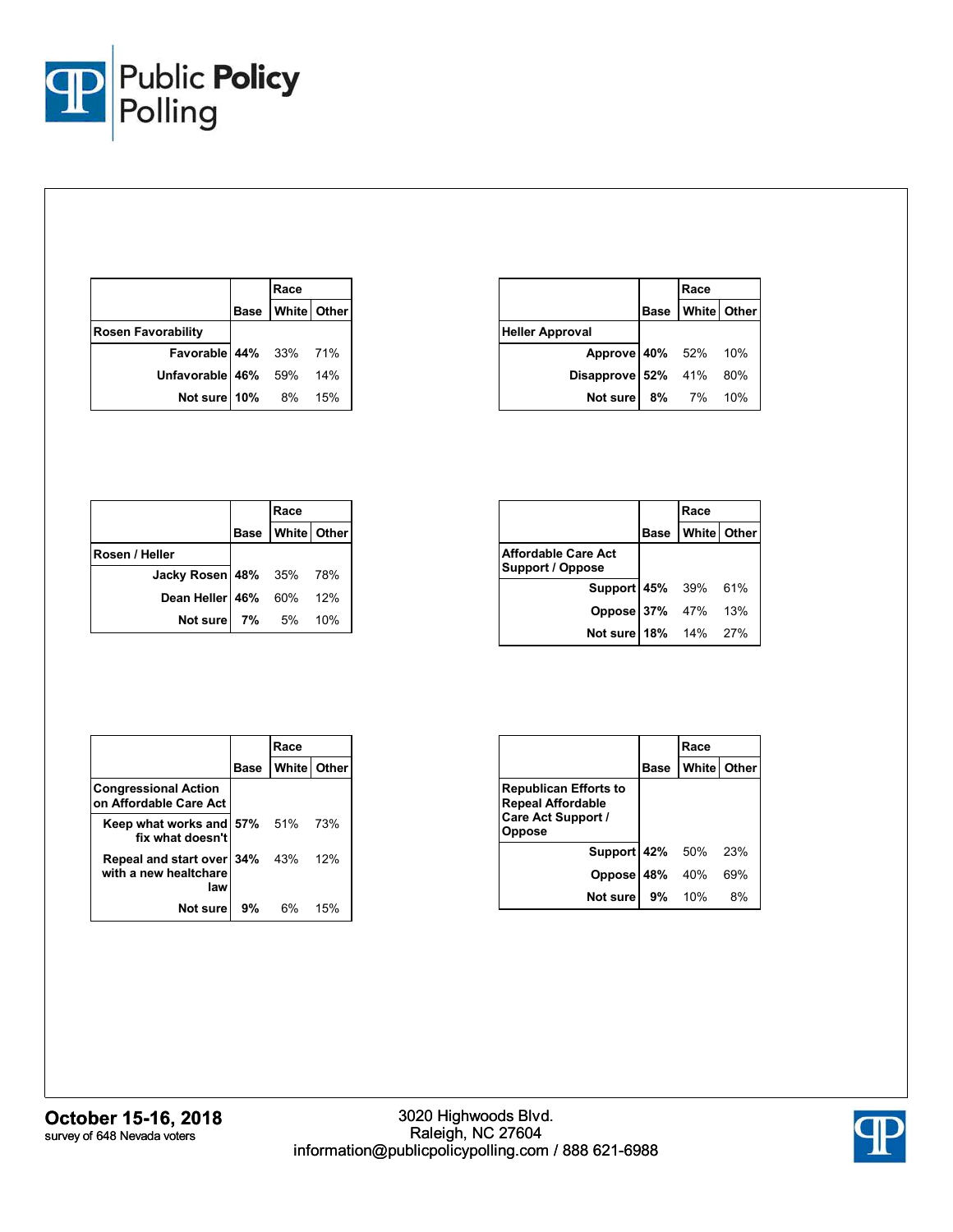

|                                                                 |         | Race  |               |
|-----------------------------------------------------------------|---------|-------|---------------|
|                                                                 | Base    |       | White   Other |
| Importance of<br><b>Healthcare When</b><br><b>Deciding Vote</b> |         |       |               |
| The most important 22% 14% 41%<br>issue                         |         |       |               |
| A very important issue 36%                                      |         | 37%   | 31%           |
| A somewhat important 28% 31%<br>issue                           |         |       | 19%           |
| Not that important an<br>issue                                  | 10% 13% |       | 2%            |
| Not an important issue<br>at all                                | 4%      | $4\%$ | 2%            |
| Not sure l                                                      | 2%      | 0%    | 5%            |

|                                                                                                                     |      | Race |               |
|---------------------------------------------------------------------------------------------------------------------|------|------|---------------|
|                                                                                                                     | Base |      | White   Other |
| <b>Lawsuit to Eliminate</b><br><b>Protections for Pre-</b><br><b>Existing Conditions</b><br><b>Support / Oppose</b> |      |      |               |
| Support 22% 23%                                                                                                     |      |      | 19%           |
| Oppose 59%                                                                                                          |      | 58%  | 63%           |
| Not sure 19% 20%                                                                                                    |      |      | 18%           |

|                                                                                                                                          |      | Race                 |     |
|------------------------------------------------------------------------------------------------------------------------------------------|------|----------------------|-----|
|                                                                                                                                          | Base | <b>White   Other</b> |     |
| <b>Heller Refuses to</b><br><b>Support Resolution</b><br><b>Opposing Trump</b><br><b>Lawsuit More / Less</b><br><b>Likely to Support</b> |      |                      |     |
| More likely 17%                                                                                                                          |      | 22%                  | 6%  |
| Less likely                                                                                                                              | 42%  | 33%                  | 64% |
| Doesn't make a<br>difference                                                                                                             | 38%  | 43%                  | 24% |
| Not sure                                                                                                                                 | 4%   | 2%                   | 7%  |

|                                                                                                |      | Race  |             |
|------------------------------------------------------------------------------------------------|------|-------|-------------|
|                                                                                                | Base |       | White Other |
| <b>Heller Supports</b><br><b>Republican Effort to</b><br><b>Repeal ACA Level of</b><br>Concern |      |       |             |
| Major concern 49% 40%                                                                          |      |       | 75%         |
| Minor concern 20% 25%                                                                          |      |       | 6%          |
| Not really a concern at 30% 34%<br>all                                                         |      |       | 17%         |
| Not sure                                                                                       | 1%   | $1\%$ | 1%          |

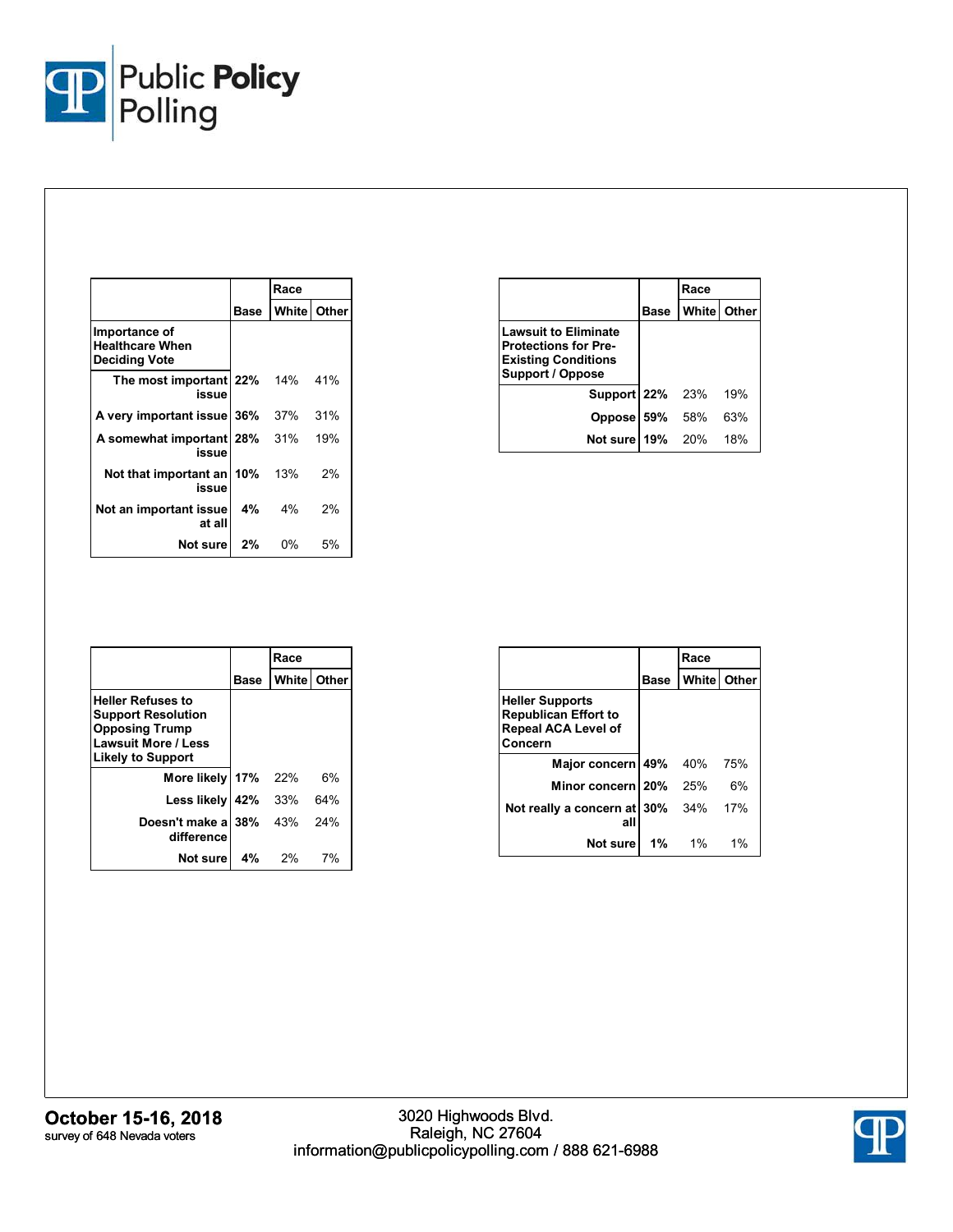

|                                                               |      | Race     |               |
|---------------------------------------------------------------|------|----------|---------------|
|                                                               | Base |          | White   Other |
| <b>Heller Bill Imposes Age</b><br><b>Tax Level of Concern</b> |      |          |               |
| Major concern 52% 47%                                         |      |          | 68%           |
| Minor concern 20% 22%                                         |      |          | 14%           |
| Not really a concern at 25%<br>al                             |      | 30%      | 13%           |
| Not sure                                                      |      | $3\%$ 1% | 6%            |

|                                                                                                               |      | Race  |                    |
|---------------------------------------------------------------------------------------------------------------|------|-------|--------------------|
|                                                                                                               | Base |       | <b>White Other</b> |
| <b>Heller Bill Would</b><br><b>Repeal Funding for</b><br><b>Medicaid Expansion</b><br><b>Level of Concern</b> |      |       |                    |
| Major concern 51% 43%                                                                                         |      |       | 73%                |
| Minor concern 19% 22%                                                                                         |      |       | 9%                 |
| Not really a concern at 30% 34%<br>all                                                                        |      |       | 18%                |
| Not sure                                                                                                      | 1%   | $1\%$ | 1%                 |

|                                                                                          |             | Race                 |     |
|------------------------------------------------------------------------------------------|-------------|----------------------|-----|
|                                                                                          | <b>Base</b> | <b>White   Other</b> |     |
| <b>Heller Flip-Flop on</b><br><b>Health Care More /</b><br><b>Less Likely to Support</b> |             |                      |     |
| More likely   20%                                                                        |             | <b>22%</b>           | 14% |
| Less likely                                                                              | 49%         | 43%                  | 67% |
| Doesn't make a 31% 35%<br>difference                                                     |             |                      | 18% |
| Not sure                                                                                 | $1\%$       | $1\%$                | 1%  |

|                       |             | Age                    |       |                     |
|-----------------------|-------------|------------------------|-------|---------------------|
|                       | <b>Base</b> | 18 <sub>to</sub><br>45 | 46 to | Older<br>65 than 65 |
| <b>Trump Approval</b> |             |                        |       |                     |
| Approve 46% 35% 46%   |             |                        |       | 55%                 |
| Disapprove 50%        |             | 61% 50%                |       | 42%                 |
| Not sure              | 4%          | 4%                     | 4%    | 3%                  |

|                                |             | Age           |       |                     |
|--------------------------------|-------------|---------------|-------|---------------------|
|                                | <b>Base</b> | $18$ to<br>45 | 46 to | Older<br>65 than 65 |
| <b>Rosen Favorability</b>      |             |               |       |                     |
| Favorable 44% 52% 43%          |             |               |       | 39%                 |
| <b>Unfavorable 46%</b> 37% 47% |             |               |       | 51%                 |
| Not sure 10% 11% 10%           |             |               |       | 10%                 |

|                               |             | Age |    |                                    |
|-------------------------------|-------------|-----|----|------------------------------------|
|                               | <b>Base</b> |     |    | 18 to 46 to Older<br>45 65 than 65 |
| <b>Heller Approval</b>        |             |     |    |                                    |
| Approve 40% 32% 39%           |             |     |    | 46%                                |
| <b>Disapprove 52%</b> 61% 53% |             |     |    | 45%                                |
| Not sure                      | 8%          | 7%  | 8% | 9%                                 |

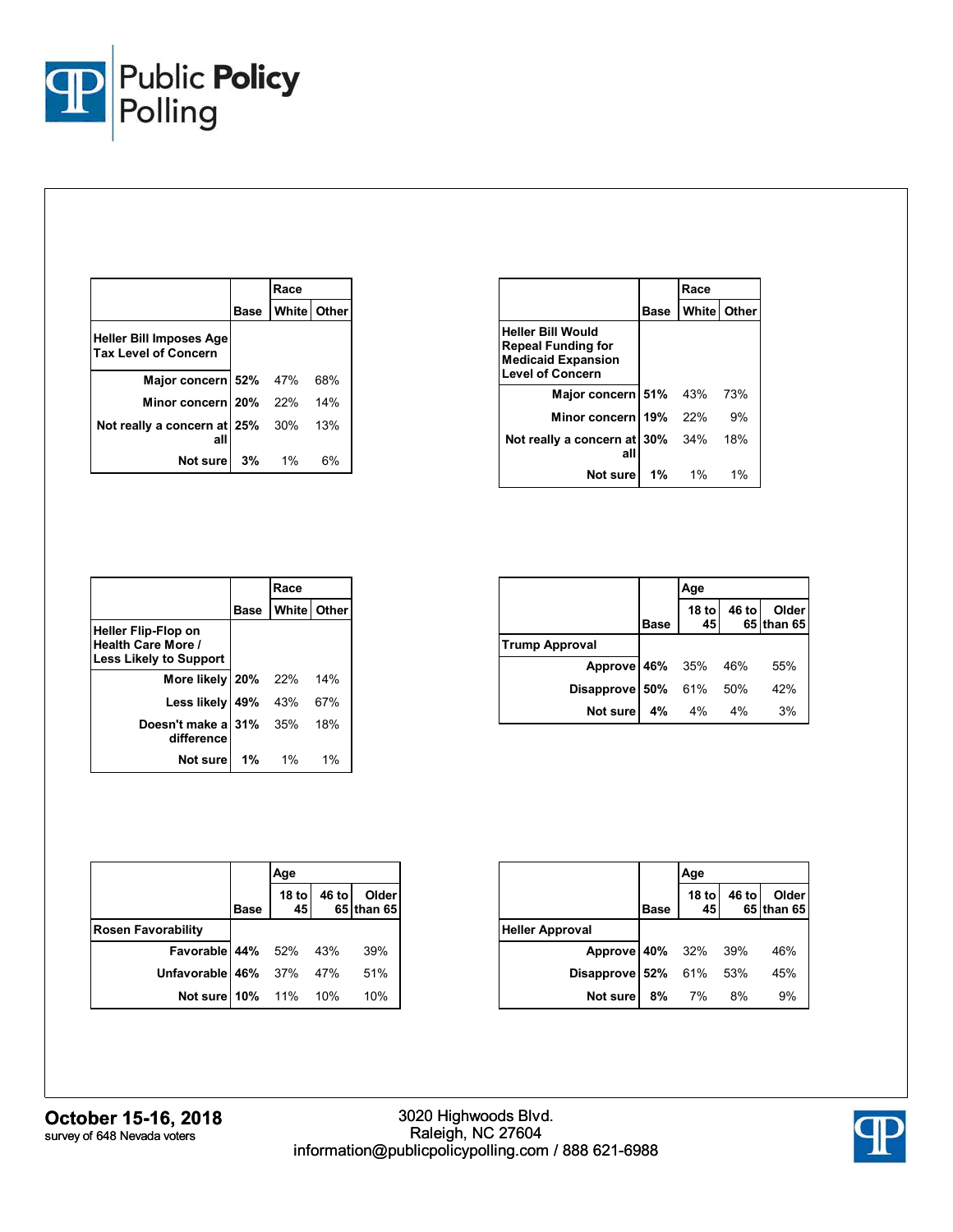

|                                |             | Age        |       |                     |
|--------------------------------|-------------|------------|-------|---------------------|
|                                | <b>Base</b> | 18 to $45$ | 46 to | Older<br>65 than 65 |
| Rosen / Heller                 |             |            |       |                     |
| <b>Jacky Rosen 48%</b> 55% 47% |             |            |       | 43%                 |
| Dean Heller   46% 37% 46%      |             |            |       | 52%                 |
| <b>Not sure   7% 7% 8%</b>     |             |            |       | 5%                  |

|                                                |             | Age           |       |                     |
|------------------------------------------------|-------------|---------------|-------|---------------------|
|                                                | <b>Base</b> | $18$ to<br>45 | 46 to | Older<br>65 than 65 |
| Affordable Care Act<br><b>Support / Oppose</b> |             |               |       |                     |
| <b>Support 45%</b> 44% 44%                     |             |               |       | 48%                 |
| <b>Oppose 37% 34%</b>                          |             |               | 40%   | 36%                 |
| Not sure   18% 22%                             |             |               | 16%   | 17%                 |

|                                                                   |      | Age           |       |                      |
|-------------------------------------------------------------------|------|---------------|-------|----------------------|
|                                                                   | Base | $18$ to<br>45 | 46 to | Older<br>65 Ithan 65 |
| <b>Congressional Action</b><br>on Affordable Care Act             |      |               |       |                      |
| Keep what works and 57%<br>fix what doesn't                       |      | 59%           | 56%   | 57%                  |
| Repeal and start over 34% 30% 35%<br>with a new healtchare<br>law |      |               |       | 36%                  |
| Not sure                                                          | 9%   | 11%           | 9%    | 7%                   |

|                                                                                                 |             | Age           |       |                     |
|-------------------------------------------------------------------------------------------------|-------------|---------------|-------|---------------------|
|                                                                                                 | <b>Base</b> | $18$ to<br>45 | 46 to | Older<br>65 than 65 |
| <b>Republican Efforts to</b><br><b>Repeal Affordable</b><br>Care Act Support /<br><b>Oppose</b> |             |               |       |                     |
| Support 42%                                                                                     |             | 41%           | 41%   | 44%                 |
| <b>Oppose</b>                                                                                   | 48%         | 55%           | 48%   | 44%                 |
| Not sure                                                                                        | 9%          | 3%            | 12%   | 11%                 |

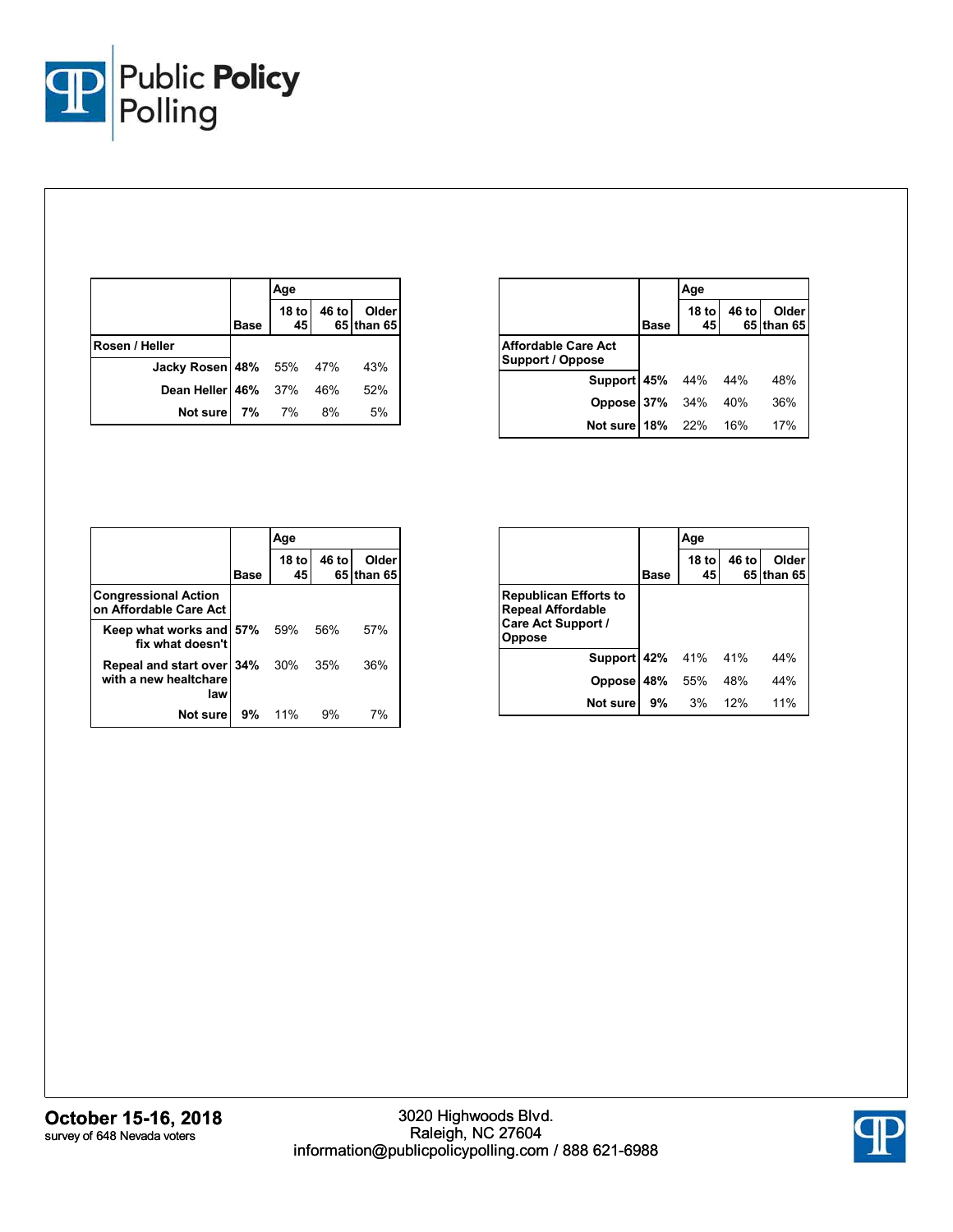

|                                                                 |       | Age           |               |                  |
|-----------------------------------------------------------------|-------|---------------|---------------|------------------|
|                                                                 | Base  | 18 to l<br>45 | 46 to<br>65 I | Older<br>than 65 |
| Importance of<br><b>Healthcare When</b><br><b>Deciding Vote</b> |       |               |               |                  |
| The most important 22%<br>issue                                 |       | 30%           | 19%           | 18%              |
| A very important issue   36%                                    |       | 22%           | 38%           | 42%              |
| A somewhat important   28%<br>issue                             |       | 32%           | 27%           | 25%              |
| Not that important an<br>issue                                  | l 10% | 8%            | 10%           | 11%              |
| Not an important issue<br>at all                                | 4%    | $4\%$         | 3%            | 4%               |
| Not surel                                                       | 2%    | 4%            | $1\%$         | 0%               |

|                                                                                                                     |             | Age           |       |                     |
|---------------------------------------------------------------------------------------------------------------------|-------------|---------------|-------|---------------------|
|                                                                                                                     | <b>Base</b> | $18$ to<br>45 | 46 to | Older<br>65 than 65 |
| <b>Lawsuit to Eliminate</b><br><b>Protections for Pre-</b><br><b>Existing Conditions</b><br><b>Support / Oppose</b> |             |               |       |                     |
| <b>Support 22% 14%</b>                                                                                              |             |               | 26%   | 22%                 |
| <b>Oppose</b>                                                                                                       | 59%         | 65%           | 55%   | 61%                 |
| Not sure                                                                                                            | 19% 21%     |               | 19%   | 17%                 |

|                                                                                                                                          |            | Age                    |             |                  |
|------------------------------------------------------------------------------------------------------------------------------------------|------------|------------------------|-------------|------------------|
|                                                                                                                                          | Base       | 18 <sub>to</sub><br>45 | 46 to<br>65 | Older<br>than 65 |
| <b>Heller Refuses to</b><br><b>Support Resolution</b><br><b>Opposing Trump</b><br><b>Lawsuit More / Less</b><br><b>Likely to Support</b> |            |                        |             |                  |
| More likely                                                                                                                              | <b>17%</b> | 21%                    | 15%         | 17%              |
| Less likely                                                                                                                              | 42%        | 41%                    | 46%         | 37%              |
| Doesn't make a<br>difference                                                                                                             | 38%        | 31%                    | 37%         | 43%              |
| Not sure                                                                                                                                 | 4%         | 6%                     | 2%          | 3%               |

|                                                                                                |             | Age         |       |                     |
|------------------------------------------------------------------------------------------------|-------------|-------------|-------|---------------------|
|                                                                                                | <b>Base</b> | 18 to<br>45 | 46 to | Older<br>65 than 65 |
| <b>Heller Supports</b><br><b>Republican Effort to</b><br><b>Repeal ACA Level of</b><br>Concern |             |             |       |                     |
| Major concern                                                                                  | 49%         | 50%         | 51%   | 47%                 |
| Minor concern 20%                                                                              |             | 19%         | 19%   | 22%                 |
| Not really a concern at<br>all                                                                 | l 30%       | 31%         | 29%   | 29%                 |
| Not sure                                                                                       | 1%          |             | $1\%$ | $1\%$               |